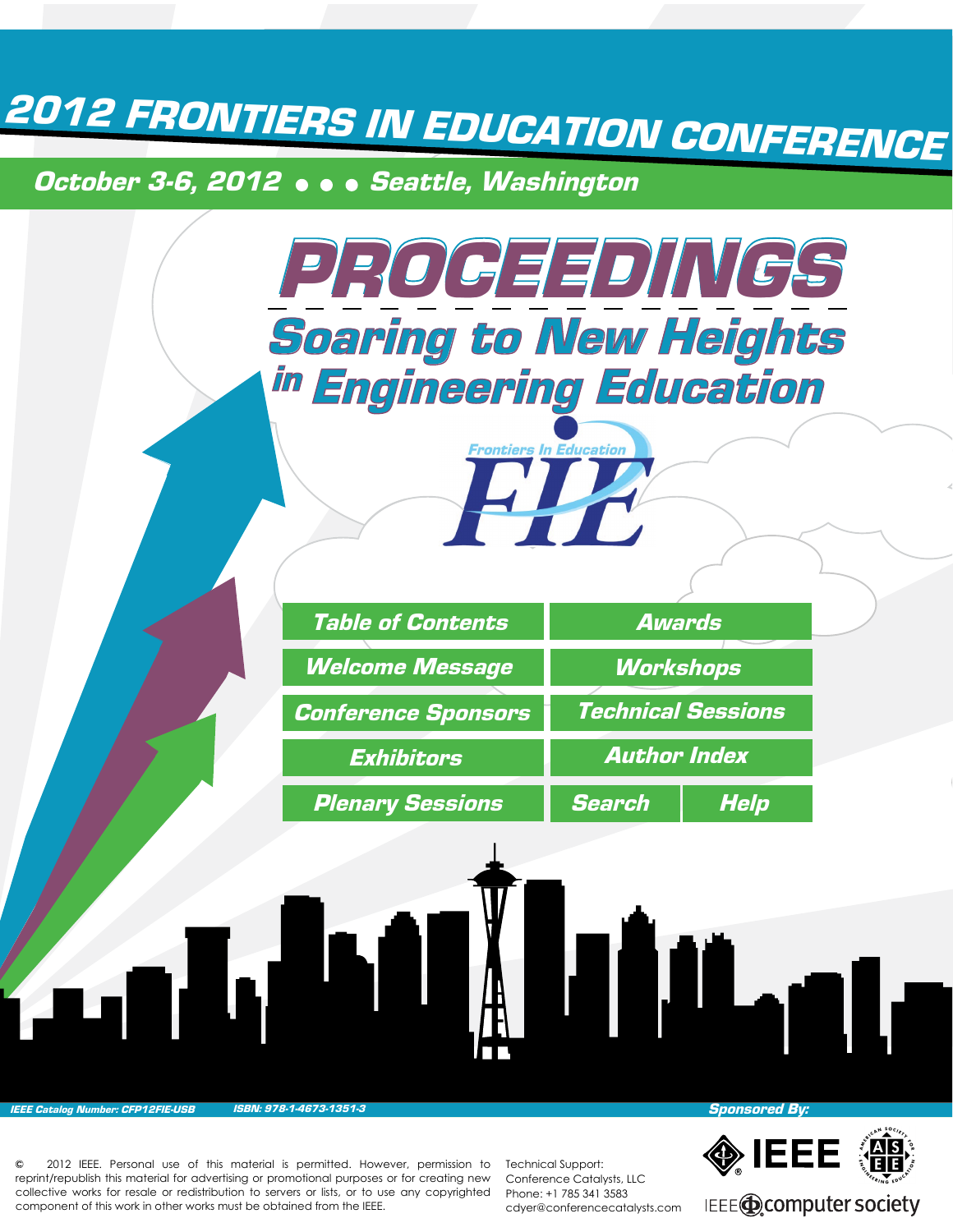#### **2012 Frontiers in Education Conference Proceedings**

To obtain copies of the USB version of the proceedings, please contact:

 Mail IEEE Customer Service Department 445 Hoes Lane PO Box 1331 Piscataway, NJ 08855-1331 USA

Phone Toll-free 800-678-IEEE (4333) or 732-981-0060

#### **USB Version of Proceedings IEEE Catalog Number and ISBN**

IEEE Catalog Number: CFP12FIE-ART USB version, IEEE Catalog Number: CFP12FIE-USB ISBN: 978-1-4673-1351-3

© 2012 IEEE

#### **Copyright and Reprint Permission:**

Unless otherwise noted on the first page of each paper, IEEE copyrights all papers. © IEEE 2012

**Copyright and Reprint Permission:** Abstracting is permitted with credit to the source. Libraries are permitted to photocopy beyond the limit of U.S. copyright law for private use of patrons those articles in this volume that carry a code at the bottom of the first page, provided the per-copy fee indicated in the code is paid through Copyright Clearance Center, 222 Rosewood Drive, Danvers, MA 01923. For other copying, reprint or republication permission, write to IEEE Copyrights Manager, IEEE Operations Center, 445 Hoes Lane, Piscataway, NJ 08855-1331. All rights reserved. Copyright © 2012 by IEEE.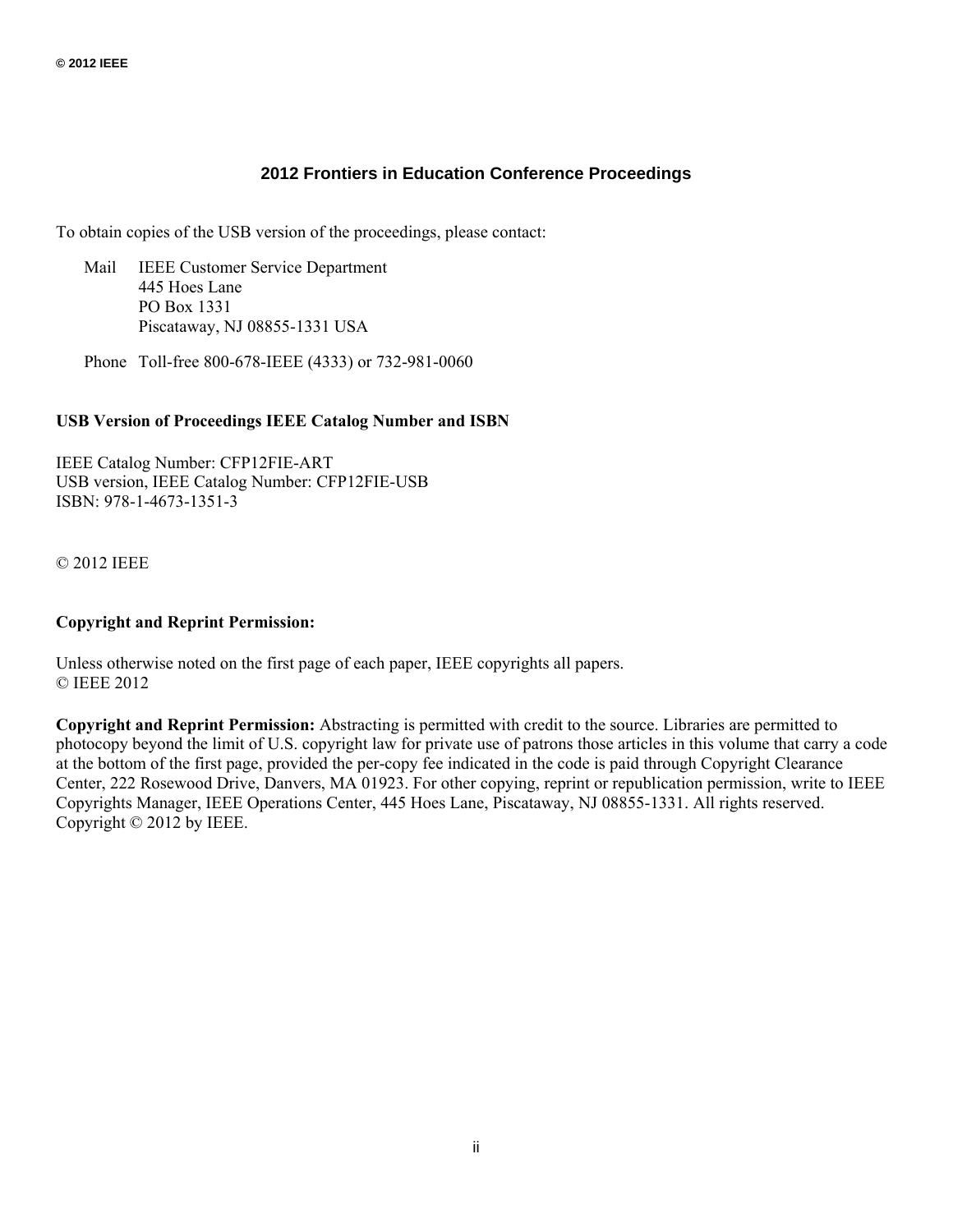## **WELCOME FROM THE GENERAL CO-CHAIRS**



On behalf of the three sponsoring societies and Seattle University, we are pleased to welcome you to FIE 2012. The lifetime of FIE, 42 years and counting, has been a time of many innovations in engineering and computing education. The Frontiers in Education Conference has become the premiere conference for presentation and discussion of excellent educational research and innovative curricula in engineering education. This accomplishment would not have been possible without the vision and strong leadership of the three sponsoring professional societies – ASEE Educational Research and Methods Division, IEEE Computer Society, and the IEEE Education Society. We, along with the sponsoring societies, are proud of the rich traditions of the FIE and the many

engineering educators and educational researchers from around the globe who have contributed so much to our present understanding of how students learn. We are excited to bring this year's conference to the West Coast, where it is more easily accessible to our colleagues around the Pacific Rim. The theme of this year's conference, "Soaring to New Heights in Engineering Education" focuses on expanding the diverse community of international scholars and enriching the foundation of educational research that FIE has built over its history. It seems only fitting then that we continue this celebration of "soaring to new heights" by hosting this year's reception at the Museum of Flight.

Also fitting with this year's theme and location, we have expanded our outreach efforts to include Asia and Australia and are quite eager to learn of your educational efforts. Welcome to all first timers at FIE, whether international or local. We hope you become ambassadors for FIE by supporting our goals of enriching engineering education and informing other colleagues of your experiences.

FIE 2012 has an exciting and innovative technical program which is made possible by the Planning Committee, a large group of dedicated professionals who volunteer their time to this cause. The program co-chairs from the sponsoring societies – Reid Bailey and Archie Holmes of ERM, Steve Frezza of the IEEE Computer Society, and Lance Perez of the IEEE Education Society – coordinate the paper review process and organize the technical sessions. The program cochairs are joined by the International Program Chairs, Ming Zhang, Mark Lee, Edmundo Tovar Caro and Melany Ciampi and the Special Sessions Chair Kevin Gary. Ingrid Russell, as the New Faculty Fellows Chair, coordinates the new faculty fellows program, a valuable influx of new people and innovations. Robert Hofinger continues in his key role as Exhibits Chair and Ed Jones as Conference Historian. We are pleased to have had such a dedicated group of program chairs who provide countless hours to organize the technical sessions, workshops, and special sessions that make FIE the innovative and compelling conference that it is.

In addition to selecting the technical program, there is a great deal of logistics and support planning that must be accomplished to make FIE the special conference that it is. We are both fortunate and thankful for the logistics support from Kevin Curry, Assistant to the General Chairs, and the University of Kansas Continuing Education staff and to Chris Dyer, Publications Chair. In addition to providing all of the logistical support that is necessary for the conference, Kevin continues to provide the continuity and institutional memory that is necessary for the planning committee to do its job. In addition, we would like to thank Jennifer Karlin and Stuart Kellogg and the FIE 2011 Planning Committee who continue to offer the support and guidance for the FIE 2012 program. Finally, we would like to thank the FIE Steering Committee for their leadership in ensuring the uniqueness that is FIE.

FIE is more than just a place to present papers. It is a place to meet and welcome new people and reconnect with old colleagues. It is a place to interact and discuss new ideas and new innovations. In short, it is a place to build not only a community of scholars but a community of friends. While you are here, we hope that you will have an opportunity to enjoy some of the many attractions that Seattle has to offer.

Our conference hotel is located in the heart of downtown Seattle, within walking distance of many fine restaurants, the Seattle Art Museum, multiple live music venues, the Seattle waterfront with its stunning views across Puget Sound, and the unique Pike Place Market. If you are able to spend an extra day in Seattle, you can explore the natural beauty of the city and its surroundings, take a trip to Mt. Rainier National Park, or visit the Boeing factory to see the latest commercial airliners being constructed. Seattle offers something for every taste, including all of the great coffee you can drink!

**Your Co-Chairs,** *Richard Leblanc and Ann Sobel*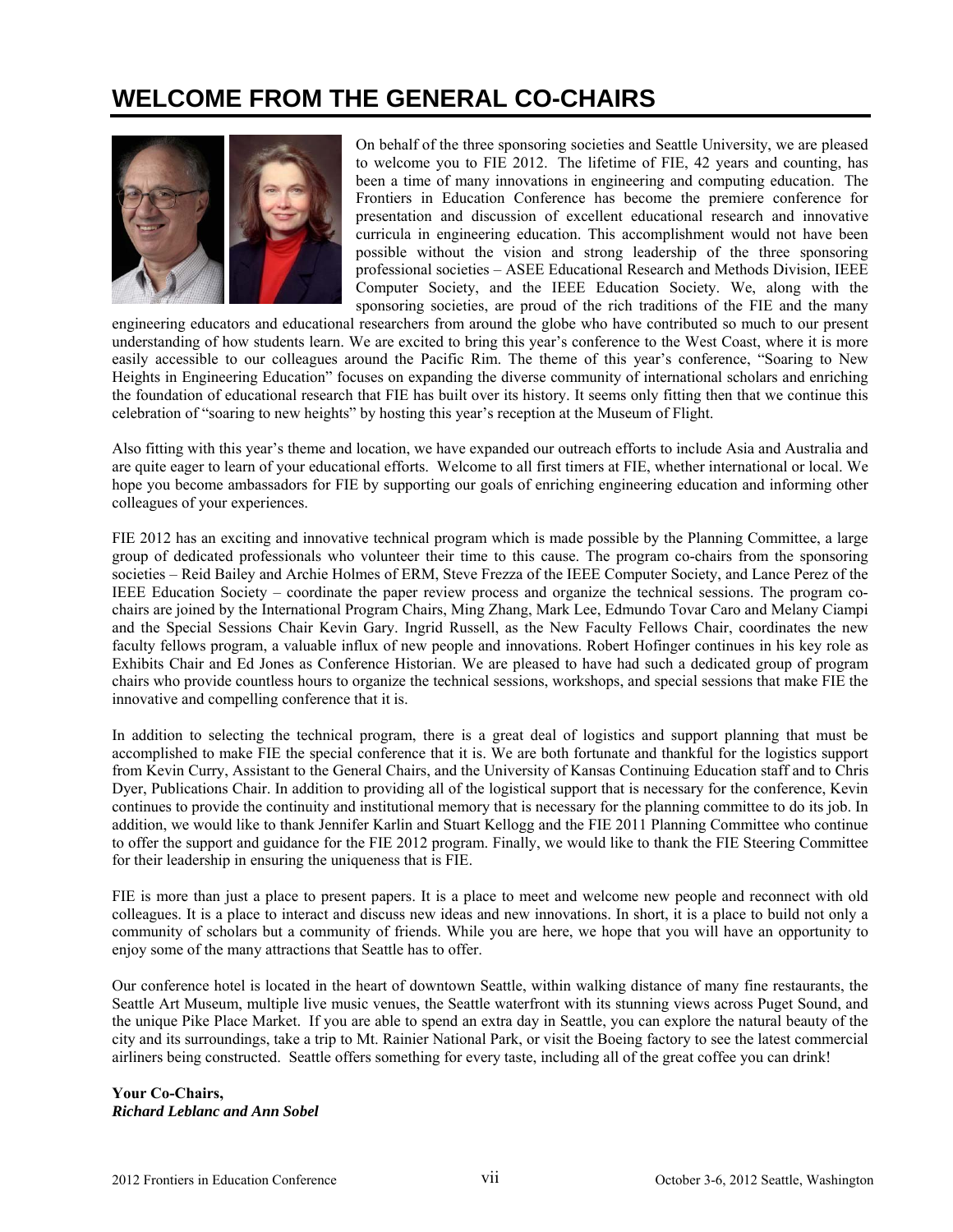# **MESSAGE FROM THE FIE STEERING COMMITTEE**



Welcome to Seattle and the 42nd annual Frontiers in Education Conference. This year the conference continues its long tradition of offering an outstanding technical program. Each year I learn so many new things at FIE. I have always particularly liked the sessions on first-year classes, curriculum assessment, and cooperative learning because these are areas I spend significant time thinking about each day on the job. But, last year one of the sessions that had the greatest impact on me was a workshop on the Philosophy of Engineering Education because it asked tough questions to participants about the nature of engineering, engineering knowledge, and engineering education. The effect of this workshop on my thought processes has been profound. I am confident that this year you will find many conference events that can similarly transform the way you think about engineering and education. **Immerse** yourself in hands-on learning at a workshop on Wednesday. **Start** Thursday and Friday at the Plenary sessions where you can interact with leaders

from both industry and academia as they challenge you to think differently about modern product development and the education of engineering and computer science students. **Attend** and ask questions at scores of high quality paper presentations in the many parallel tracks. **Engage** with others at the unique Catalyzing Collaborative Conversations Sessions on Thursday evening where anyone can catalyze educational change by bring forth new topics for group discussion. Finally, **enjoy** the many opportunities to network with colleagues from around the world at the breakfasts, lunches, exhibit hall breaks, and the fantastic reception at the Museum of Flight on Friday evening.

Dr. Edwin C. Jones is the Frontiers in Education conference historian. He notes that FIE began in Atlanta in the year 1971 as an IEEE Education Society sponsored event. Thirty-four papers were presented in six sessions and enjoyed by approximately 100 registrants. In just a few years, the ASEE Educational Research and Methods (ERM) division joined as a sponsor, the conference community grew, and the conference matured into a premier event in engineering educational theory and practice. In 1995, the IEEE Computer Society became the third sponsor and helped to expand the community even more by reaching out to computer science and software engineering professionals. Over the past four decades, the conference has grown from these historic roots to a four day event with more than 400 papers and 600 registrants.

Each of the three sponsoring societies elects three members to serve on the FIE Steering Committee. The Steering Committee is responsible for strategic mission and vision, long-term conference planning, conference management, and conference site selection. The committee meets in person twice each year and holds considerable discussion electronically throughout the year. Important questions that we have recently answered include:

• **Should FIE periodically move to a venue outside of North America (IEEE Regions 1 - 7)?** The Steering Committee recognized that FIE has a reputation as a premier North American conference. Thus, the committee wrote a long-term policy statement that encourages venues in other IEEE Regions but requires at least five years in North America after any such event. Be sure to reserve October on your calendar and join us in Madrid, Spain in 2014!

• **How can FIE continue to improve its technical program quality and impact factor?** The Steering Committee recognized that FIE has a highly respected proceedings record but also believed that a clear categorization of papers could help peer reviewers better judge the merit of each contributed work. Thus, the conference adopted three paper categories called innovative practice, research-to-practice, and research. The committee continues to work with Technical Program Chairs to improve the quality metrics used by peer reviewers in each category.

• **How can FIE assist its volunteers in learning about and contributing to the conference event?** The Steering Committee is working on a number of informational documents that describe the various volunteer conference roles, the city bid process, and the expectations of Technical Program Chairs. These documents will become visible on the main FIE conference website when they are finished (**[www.fieconference.org](www.fie-conference.org)**).

• **How can FIE provide the highest quality product while maintaining registration price?** The Steering Committee worked for a number of years to move to transparent bidding processes for publications and for conference logistics. Formal request-for-proposal documents were written describing the responsibilities of these two important aspects of conference management. Bids were received from a number of vendors and through this fiscal process we have been able to leave the FIE registration price fixed for a number of years.

These are just some examples of work going on behind the scenes to make your conference experience better. The Steering Committee works for the Societies and the member communities. We encourage you to contact any one of us to discuss the FIE conference. We can be identified by Steering Committee ribbons on our conference badges.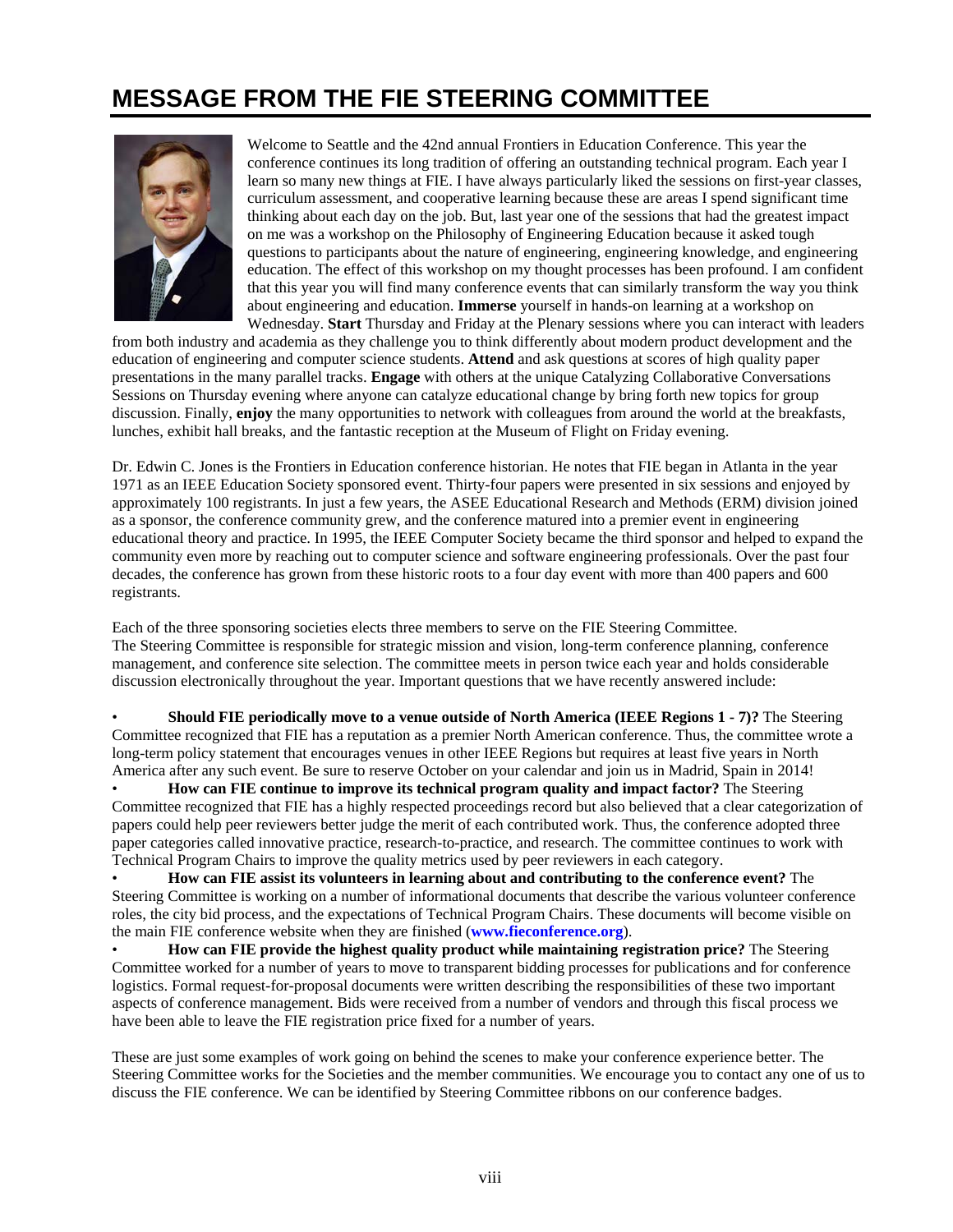### **FIE 2012 PLANNING COMMITTEE**

**General Co-Chair**  Richard LeBlanc Seattle University

**General Co-Chair**  Ann E.K. Sobel Miami University

**Assistant to the General Chairs**  Kevin Curry University of Kansas

**ASEE/ERM Program Co-Chairs**  Reid Bailey University of Virginia Archie Holmes University of Virginia

**IEEE/Computer Society Program Co-Chair**  Steve Frezza Gannon University

**IEEE/Education Society Program Co-Chair**  Lance Perez University of Nebraska - Lincoln

**Workshop, Special Sessions & Panels Chair**  Kevin Gary Arizona State University

**Exhibits Chair**  Robert J. Hofinger Purdue University

**Publications Chair**  Chris Dyer Conference Catalysts, LLC

**New Faculty Fellows Chair**  Ingrid Russell University of Hartford

**International Co-Chair, Asia**  Ming Zhang Peking University

**International Co-Chair, Australasia**  Mark Lee Charles Sturt University

**International Co-Chair, Europe**  Edmundo Tovar Caro Universidad Politecnica de Madrid

**International Co-Chair, South America**  Melany M. Ciampi VP COPEC- Science and Education Research Council

**Conference Historian**  Ed Jones Iowa State University

**Awards Chair**  Manuel Castro Spanish National Distance University

# **FIE STEERING COMMITTEE**

*ASEE Educational Research and Methods Division Representatives*  Beth Eschenbach, Humboldt State University (June 2010 - June 2013) Jim Morgan, Texas A&M University (June 2011-June 2014) Archie Holmes, University of Virginia (June 2012 - June 2015)

*IEEE Computer Society Representatives*  Fernando Naveda, Rochester Institute of Technology (June 2007 - June 2013) Stephen Frezza, Gannon University (June 2011 - June 2014) Arnold Pears, Uppsala University (June 2009 - June 2015)

*IEEE Education Society Representatives*  Russ Meier, Milwaukee School of Engineering (June 2007 - June 2013) Steering Committee Chair Edmundo Tovar Caro, Universidad Politecnica de Madrid (June 2008 - June 2014) James Sluss, University of Oklahoma (June 2012 - June 2015)

## **FUTURE FIE CONFERENCES**

**[FIE 2013 Oklahoma City, Oklahoma, October 23 – 26](www.fie2013.org)**  FIE 2014 Madrid, Spain

Are you interested in hosting a future FIE conference? Leave your business card at the registration desk, and an FIE steering committee member will contact you.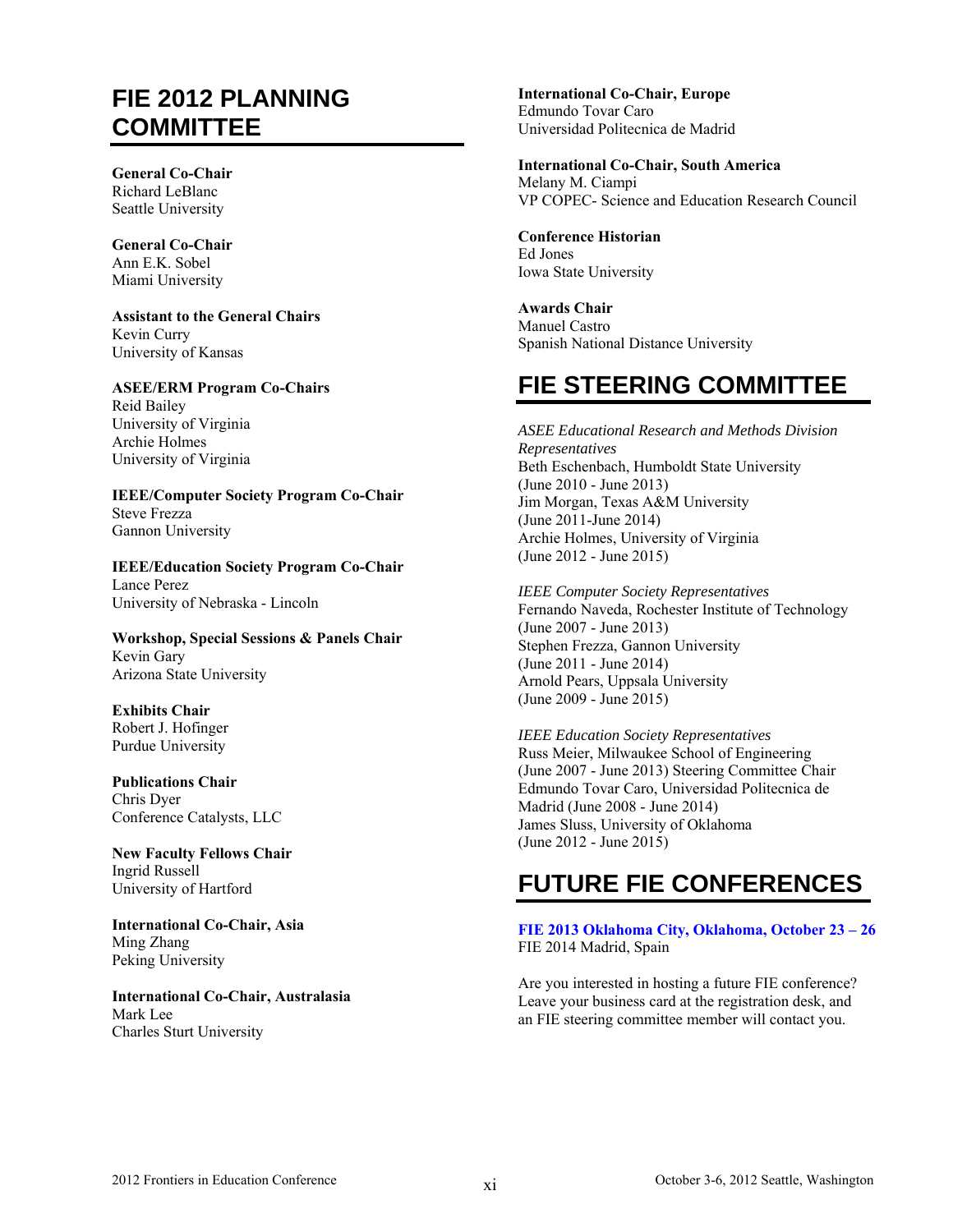*A Philosophy Driven Curriculum: the Example of an Engineering Science Course in England* **...............** *267* John Heywood (Trinity College Dublin, Ireland)

| <b>T2C: Faculty Development 1</b><br>Chair: James Pembridge (Embry-Riddle Aeronautical University, USA)                                                                                                                                                                                                           |  |  |
|-------------------------------------------------------------------------------------------------------------------------------------------------------------------------------------------------------------------------------------------------------------------------------------------------------------------|--|--|
| Steven Goh (University of Southern Queensland, Australia)<br>Hong Zhou (University of Southern Queensland, Australia)<br><b>Frank Bullen (University of Southern Queensland, Australia)</b><br><b>Kenneth Davey (University of Adelaide, Australia)</b>                                                           |  |  |
| <b>Starting a New Conversation: An Engineering Faculty Advisor Development Program 279</b><br>Emily L Allen (San Jose State University, USA)<br>Francisco Castillo (San Jose State University, USA)<br>Eva Schiorring (The Research & Planning Group for California Community Colleges, USA)                      |  |  |
| <b>Work in Progress: Empowering Teaching Assistants to Become Agents of Education Reform 285</b><br>Geoffrey Herman (University of Illinois at Urbana-Champaign, USA)<br>Kathryn Trenshaw (University of Illinois at Urbana-Champaign, USA)<br>Luisa-Maria Rosu (University of Illinois at Urbana-Champaign, USA) |  |  |
| Department Climate: A Key to Recruiting and Retaining a Diverse and Successful Faculty 287<br>Rebecca Brent (Education Designs, Inc., USA)                                                                                                                                                                        |  |  |
| Work in Progress: Developing and Evaluating Tutor Training for Collaborative Teaching291<br>Lyn Brodie (University of Southern Queensland, Australia)<br>Hannah Jolly (Universty of Southern Queensland, Australia)<br><b>T2D: Mobile Applications 1</b>                                                          |  |  |
| Chair: Javier Kypuros (The University of Texas-Pan American, USA)                                                                                                                                                                                                                                                 |  |  |
| Developing Innovative Thinking Among Engineering Undergraduates: Examining the Role of<br>.297<br>Catherine Amelink (Virginia Tech, USA)<br>Bevlee Watford (Virginia Tech, USA)<br>Glenda Scales (Virginia Tech, USA)                                                                                             |  |  |
| Work in Progress: The Effects of Mobile Learning on Inquiry-Based Instruction 303<br>Kristen Bachman (Miami University, USA)<br>Gerald Gannod (Miami University, USA)                                                                                                                                             |  |  |
| Will Texting Help Student Learning? A case study of using mobile devices in university classrooms305<br>Fabienne Miller (Worcester Polytechnic Institute, USA)<br>Erin DeSilva (Worcester Polytechnic Institute, USA)<br>Jianyu Liang (Worcester Polytechnic Institute, USA)                                      |  |  |
| <b>Enhancing Curiosity Using Interactive Simulations Combined with Real-Time Formative</b><br>Frank Kowalski (Colorado School of Mines, USA)                                                                                                                                                                      |  |  |

Susan Kowalski (Colorado School of Mines, USA)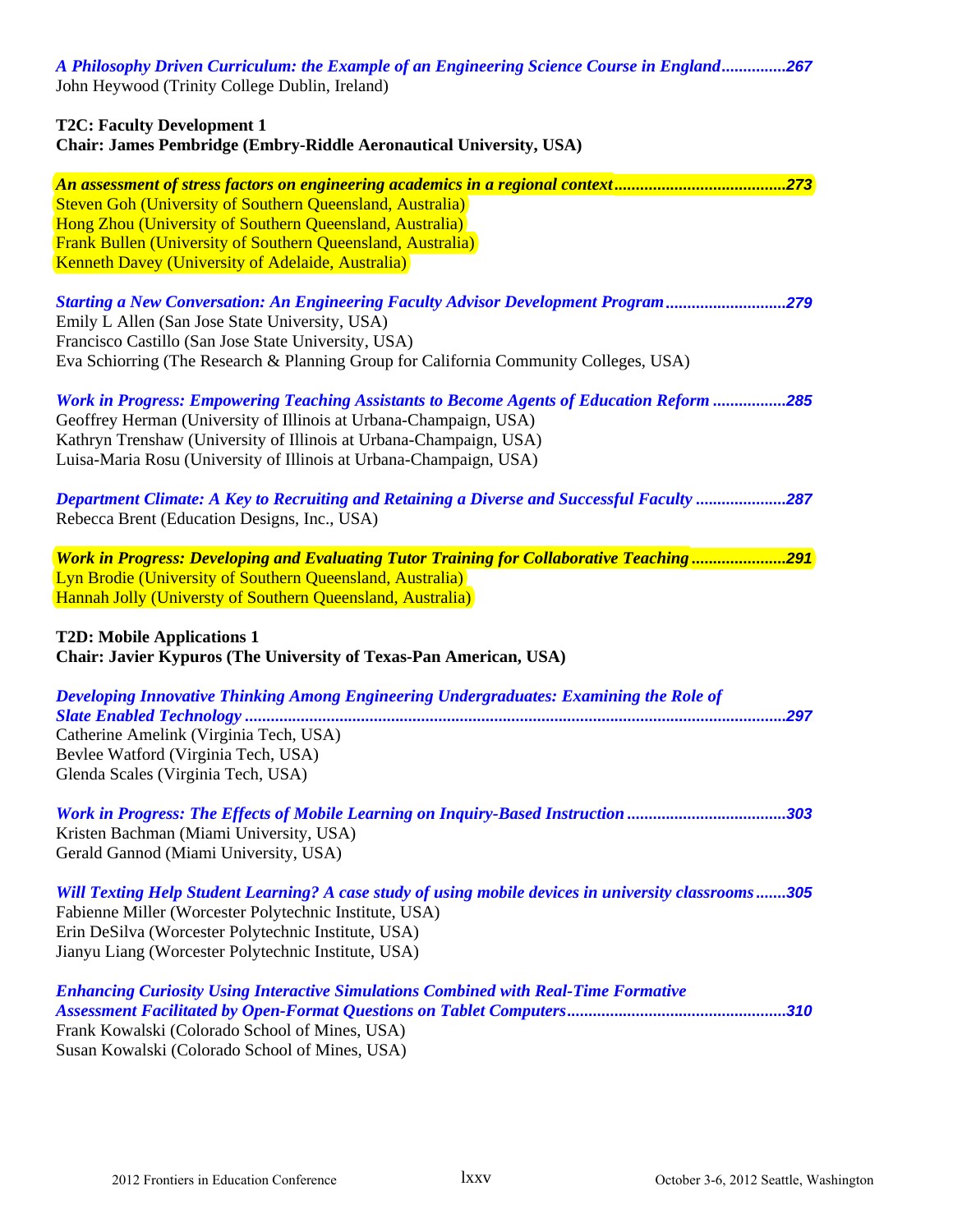*Student Reflections on Collaborative Technology in a Globally Distributed Student Project* **.....................** *365* Roger McDermott (Robert Gordon University, United Kingdom) Mats Daniels (Uppsala University, Sweden) Åsa Cajander (Uppsala University, Sweden) Mats Cullhed (Uppsala University, Sweden) Tony Clear (Auckland University of Technology, New Zealand) Cary Laxer (Rose-Hulman Institute of Technology, USA)

*Problem-driven learning on two continents: Lessons in pedagogic innovation across cultural divides* **.....** *371* Wendy Newstetter (Georgia Institute of Technology, USA) Kinda Khalaf (Khalifa University of Science, Technology and Research, UAE) Peng Xi (Peking University, P.R. China)

**T2H: Using Learning Theories 1 Chairs: Koenraad Gieskes (Binghamton University, USA), Russ Meier (Milwaukee School of Engineering, USA)** 

*Work in Progress: Can Bourdieu's Habitus provide a theoretical framework for Engineering Education Research?* **.....................................................................................................................................** *377* Jo Devine (University of Southern Queensland, Australia)

*Work in Progress: Towards a Framework for Adaptive Learning Systems* **.................................................** *379* Elaine Harada Teixeira de Oliveira (Universidade Federal do Amazonas, Brazil) Erika Nozawa (Instituto Ambiental e Tecnológico da Amazônia, Brazil) Rosa Vicari (Universidade Federal do Rio Grande do Sul, Brazil) Luciana Costa (IATECAM, Brazil) Yuri Albuquerque (IATECAM, Brazil)

*Work in Progress: A Constructivist Didactic Methodology for a Humanoid Robotics Workshop* **..............** *382* Alexandre Miranda (Tehcnical University of Catalonia, Spain) Yolanda Bolea (Technical Univ of Catalonia, Spain) Antoni Grau (Technical Univ of Catalonia, Spain) Alberto Sanfeliu (Technical Univ of Catalonia, Spain)

*Work in Progress: Identification of Misconceptions governed by Emergent Phenomena in Photovoltaics Content using the Delphi Method* **...........................................................................................** *385* Katherine Nelson (Arizona State University, USA) Sarah Brem (Arizona State University, USA) Jenefer Husman (Arizona State University, USA)

*Work in Progress: A Developmental Approach to Better Problem Solving: A Model for Bridging the Alverno Gap* **...............................................................................................................................** *387* Stuart Kellogg (South Dakota School of Mines and Technology, USA) Jennifer Karlin (South Dakota School of Mines and Technology, USA)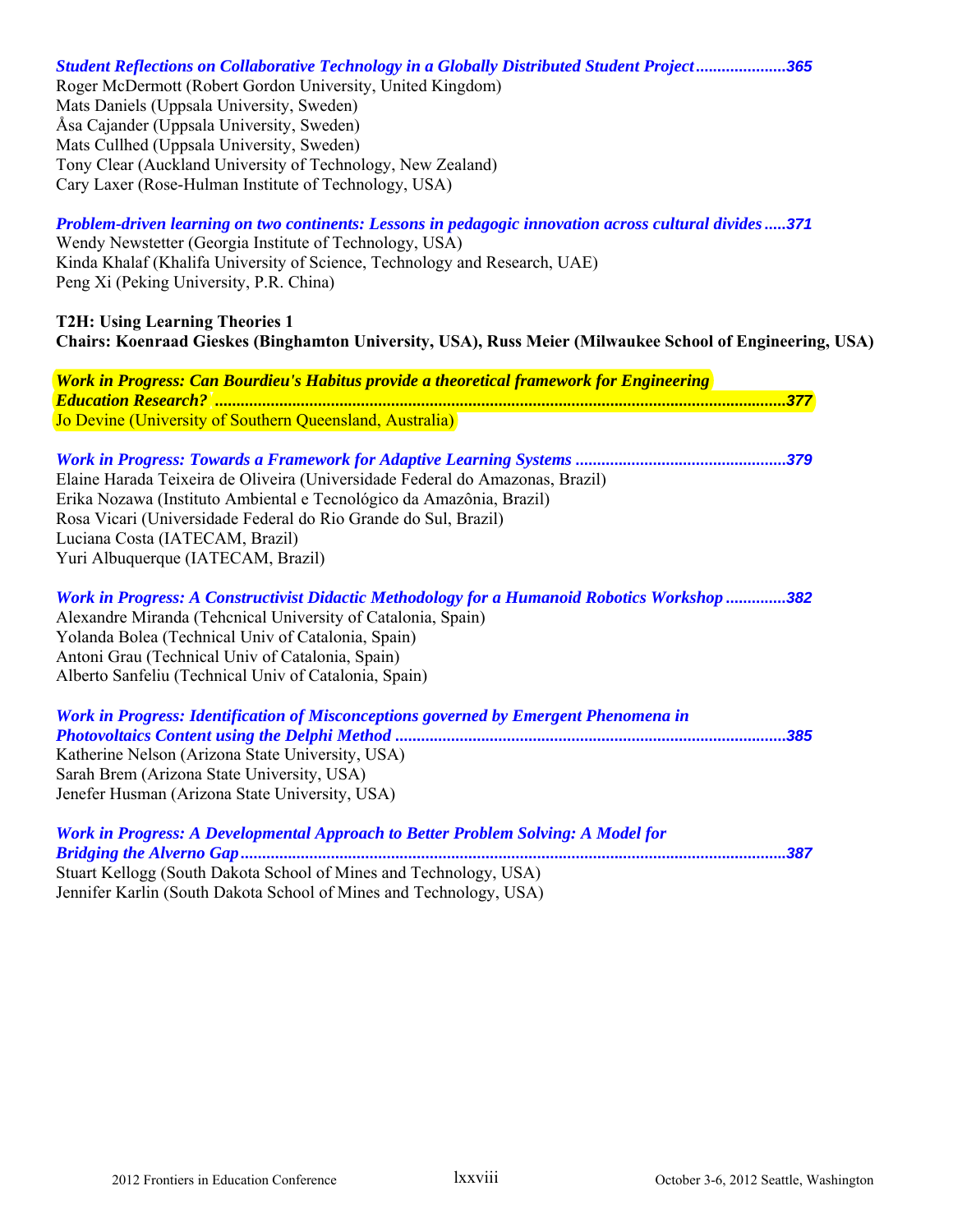| Alexander A. Kist (University of Southern Queensland, Australia)                                                                                                                                                                                                                                                                                                                                                   |
|--------------------------------------------------------------------------------------------------------------------------------------------------------------------------------------------------------------------------------------------------------------------------------------------------------------------------------------------------------------------------------------------------------------------|
| Lyn Brodie (University of Southern Queensland, Australia)                                                                                                                                                                                                                                                                                                                                                          |
| <b>Quantifying learning from web-based course materials using different pre and post tests 718</b><br>Paul Steif (Carnegie Mellon University, USA)<br>Marsha Lovett (Carnegie Mellon University, USA)<br>Anna Dollár (Miami University, USA)                                                                                                                                                                       |
| Cecilia Avila Garzon (Universitat de Girona, Spain)<br>Silvia Margarita Baldiris Navarro (University of Girona, Spain)<br>Ramón Fabregat Gesa (Universitat de Girona, Spain)<br>Juan Carlos Guevara Bolaños (Universidad Distrital Francisco José de Caldas, Colombia)                                                                                                                                             |
| Work in Progress: Evaluation of an Online Education Portal from the User's Perspective:<br>An Empirical Investigation of a Photovoltaics (PV) Engineering Learning Portal, pveducation.org729<br>Refika Koseler (Arizona State University, USA)<br>Sue Shapcott (Arizona State University, USA)<br>Katherine Nelson (Arizona State University, USA)<br>Jenefer Husman (Arizona State University, USA)              |
| <b>F2D: Mobile Applications 3</b><br>Chair: Susan Kowalski (Colorado School of Mines, USA)                                                                                                                                                                                                                                                                                                                         |
| Work in Progress: Multi-Faceted Penetration of Fast Fourier Transform by Interactively Analyzing<br>Liang Hong (Tennessee State University, USA)<br>Kai Qian (Southern Polytechnic State University, USA)<br>Chih-Cheng Hung (Southern Polytechnic State University, USA)                                                                                                                                          |
| Vork in Progress: Performing Signal Analysis Laboratories using Android Devices733<br>Suhas Ranganath (Arizona State University, USA)<br>Jayaraman Thiagarajan (Arizona State University, USA)<br>Karthikeyan Natesan Ramamurthy (Arizona State University, USA)<br>Shuang Hu (Arizona State University, USA)<br>Mahesh Banavar (Arizona State University, USA)<br>Andreas Spanias (Arizona State University, USA) |
| <b>Exploring the Significance of Multi-touch Tables in Enhancing Collaborative Software Design</b><br>Mohammed Basheri (Durham University, United Kingdom)<br>Liz Burd (Durham University, United Kingdom)                                                                                                                                                                                                         |
| <b>Comparing the Mobile Novice Programming Environments: App Inventor for</b><br>Krishnendu Roy (Valdosta State University, USA)<br>William Rousse (Valdosta State University, USA)<br>David DeMeritt (Valdosta State University, USA)                                                                                                                                                                             |